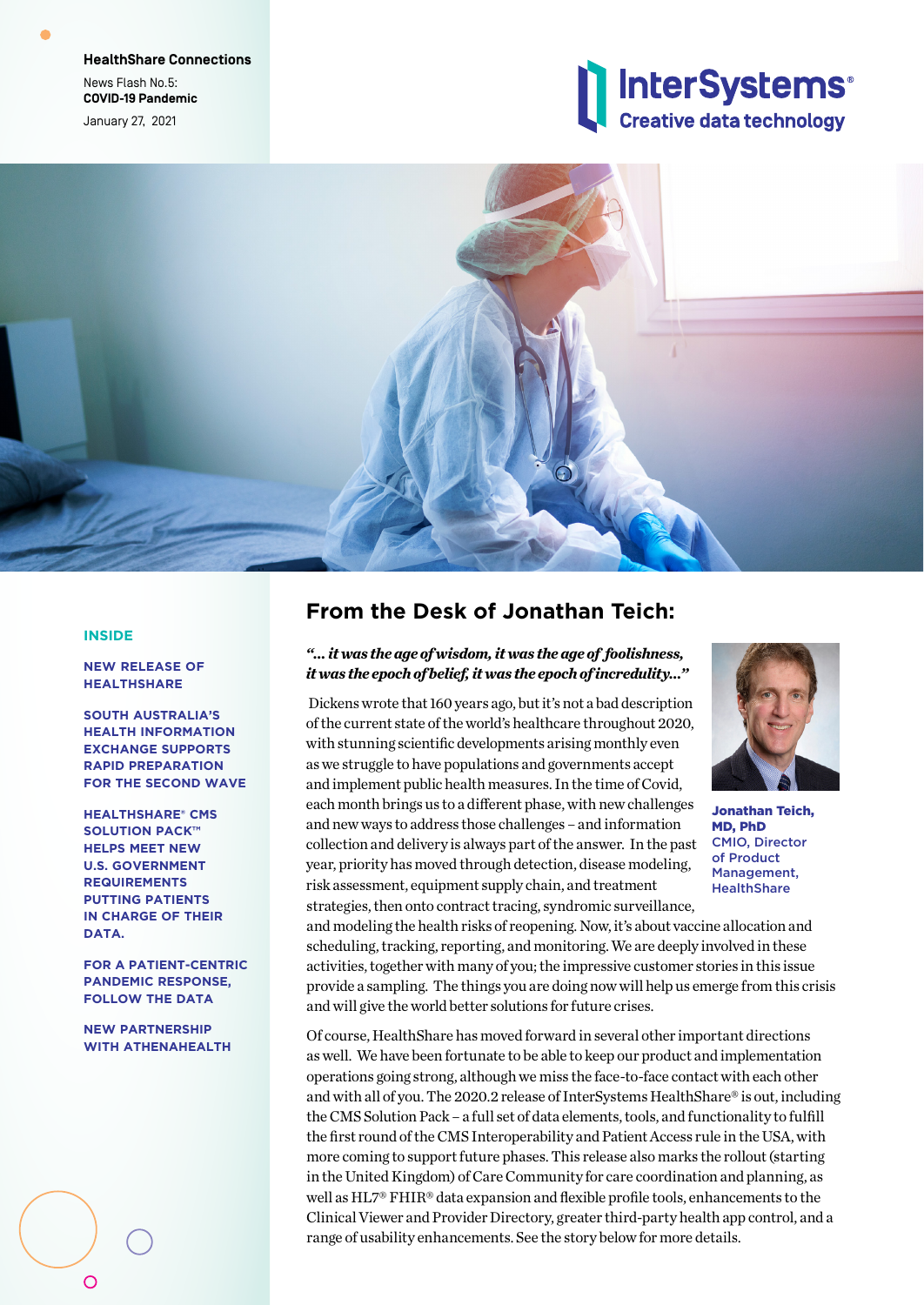#### **HealthShare Connections**

News Flash No.5: **COVID-19 Pandemic** January 27, 2021

In 2021, we will continue to focus HealthShare developments on two broad themes: building a yet faster/stronger/more nimble, broad-based health data platform, and creating health solutions that address important hot-button issues in the payer, provider, life science and regional health sectors. More to come on these in future issues of HealthShare Connections.

### *…it was the spring of hope…*

As we kickoff the new year, we take a moment to remember the hardship and the loss that many of you have experienced in your families and in your work life. To take a little more inspiration from Dickens, we look forward to a spring of hope for the health, life, and economy of the world – a hope advanced by the achievements of the customers in these pages and by the rest of your good works. Stay safe, and Happy New Year.

## **New Release of HealthShare**

We're pleased to announce the availability of InterSystems HealthShare® 2020.2, which delivers many valuable new enhancements and two new offerings – the CMS Solution Pack™ for payer organizations seeking compliance with new U.S. regulations, and Care Community, released in the United Kingdom, for team-based coordinated care.

New features and functionalities in the 2020.2 release include:

- The **CMS Solution Pack** provides a suite of data, access, and management features to help payers and providers in the U.S. fully meet the CMS Interoperability and Patient Access Final Rule requirements for access to clinical and claims data.
- As part of the Solution Pack, the HealthShare data model and FHIR gateway have expanded to cover the United States Core Data for Interoperability (USCDI) and Common Payer Consumer Data Set (CPCDS) elements, and to support the CARIN Alliance Blue Button® Framework.
- **Care Community**, launched in the United Kingdom, enables the entire care team to partner with each other and with the patient to collaborate, share information, plan care and improve health and wellness across the care continuum.
- **Health Insight** now includes a package of configurable COVID-19 solution templates supporting core measurements, syndromic surveillance, heatmapping, and more.
- **Personal Community** supports third-party applications (SMART on FHIR) for patients and their proxies, including connection to services such as Apple Health.
- **Provider Directory** also has been enhanced to support the new CMS requirements and Da Vinci FHIR profiles for provider information access. Additionally, authorized users can now directly add and edit provider records and broadcast changes to source systems, allowing Provider Directory to be a source of truth across the organization.
- **HL7® FHIR® R4** services have been further enhanced, including rapid upload of standard FHIR profiles and automatic configuration of search parameters.
- **Clinical Viewer** adds custom charts and icons for COVID-19 data and also features enhanced compliance with WCAG / Section 508 accessibility requirements.
- Multiple enhancements to improve platform performance, data quality, manageability, usability, integration, accessibility, and consistency

Read the **[press release](https://www.intersystems.com/news-events/news/news-item/intersystems-releases-healthshare-2020-2/ )** here.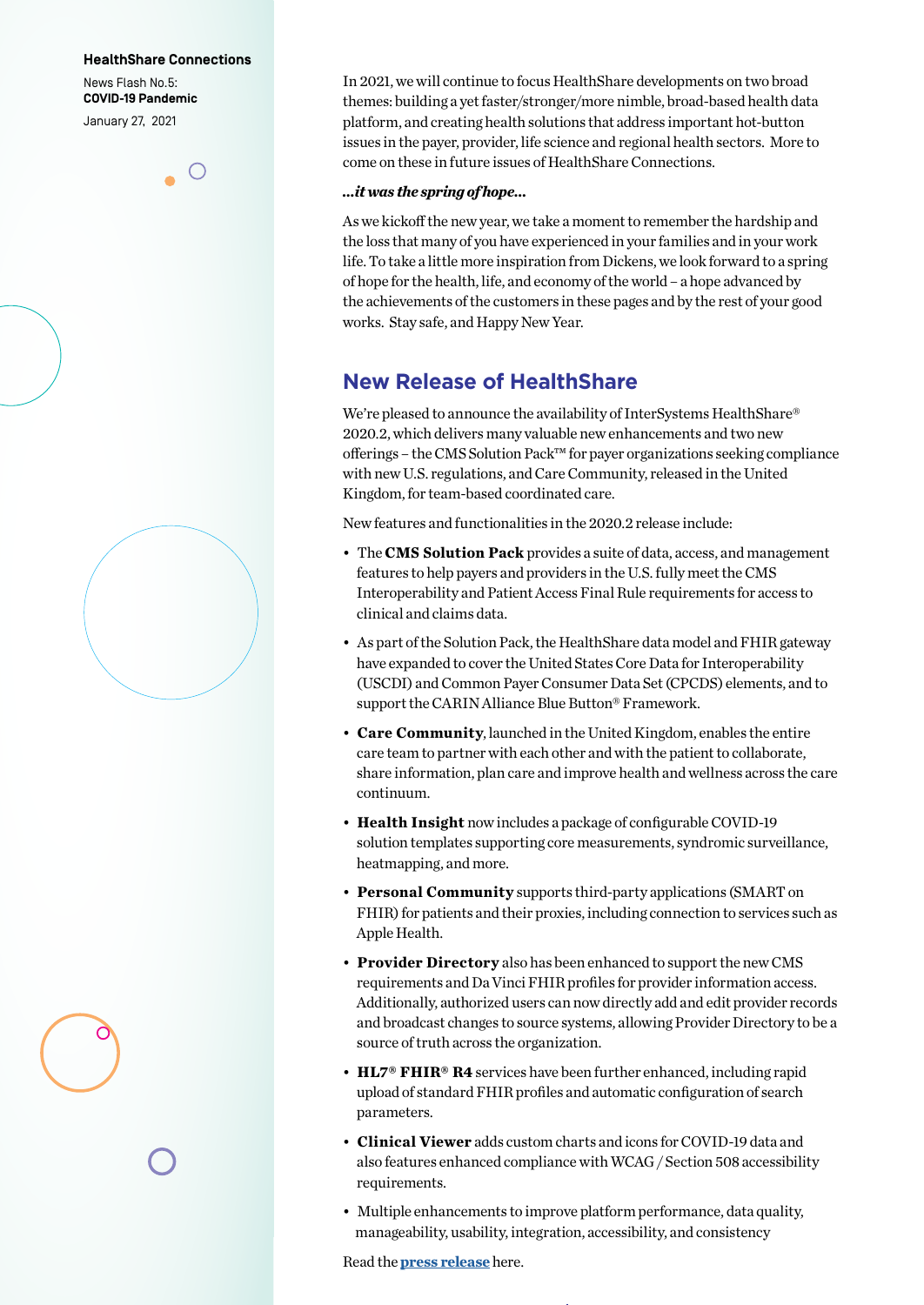# **South Australia's Health Information Exchange Supports Rapid Preparation for the Second Wave**

Whether they suffered great losses in the COVID-19 pandemic or escaped the worst of its wrath, communities around the world are bracing for a second wave. It's the top concern for nearly every health system leader and public health official: How will they manage another outbreak, which may well dwarf the first?

In Australia, a technology integration performed at lightning speed provided part of the answer.

In just three weeks, the South Australian Department of Health and Wellbeing (SA Health) interfaced its disease surveillance system to a new workflow system, arming SA Health with the information it needs to care for the state's 1.8 million residents should a second wave strike.

"If it happens, we can ramp up very quickly," says Darren McGlade, information manager for SA Health. "If we have an infected cruise ship come in with thousands of passengers, the new system can be used to rapidly boost contact tracing and endto-end management for all the cases."

### But how?

The project interfaced SA Health's Notifiable Infectious Disease Surveillance (NIDS) system with a new workflow system through the department's health information exchange, which runs on InterSystems interoperability technology. The HIE, or Health Information Broker, normalizes, shares, and performs integrity checks on data from across South Australia while also providing a rapid development environment to connect new systems and execute improvements.

Together, these technologies offered the perfect mix for SA Health to get critical COVID-19 data to healthcare organizations, clinicians, and state officials—when and where they need it.

### The task wasn't that simple, though.

First, COVID-19 and staff changes left SA Health with a lot of work and few people to get it done before the second wave. Then there were the technology systems themselves. Built years earlier, NIDS didn't support a modern RESTful API, but the new workflow technology did. The challenge lied in ensuring the systems could communicate, in real time, to successfully aid public health and case management efforts.

SA Health contacted its longtime partner InterSystems, and weeks and several late nights later, the integration was complete.

Now, as a result, SA Health has the technology to follow the patient journey from the moment the patient receives a positive COVID-19 result to discharge from the hospital. And South Australians can feel more confident that technology innovation is enabling the state to prepare for a potential second wave.



**"IF WE HAVE AN INFECTED CRUISE SHIP COME IN WITH THOUSANDS OF PASSENGERS, THE NEW SYSTEM CAN BE USED TO RAPIDLY BOOST CONTACT TRACING AND END-TO-END MANAGEMENT FOR ALL THE CASES."**

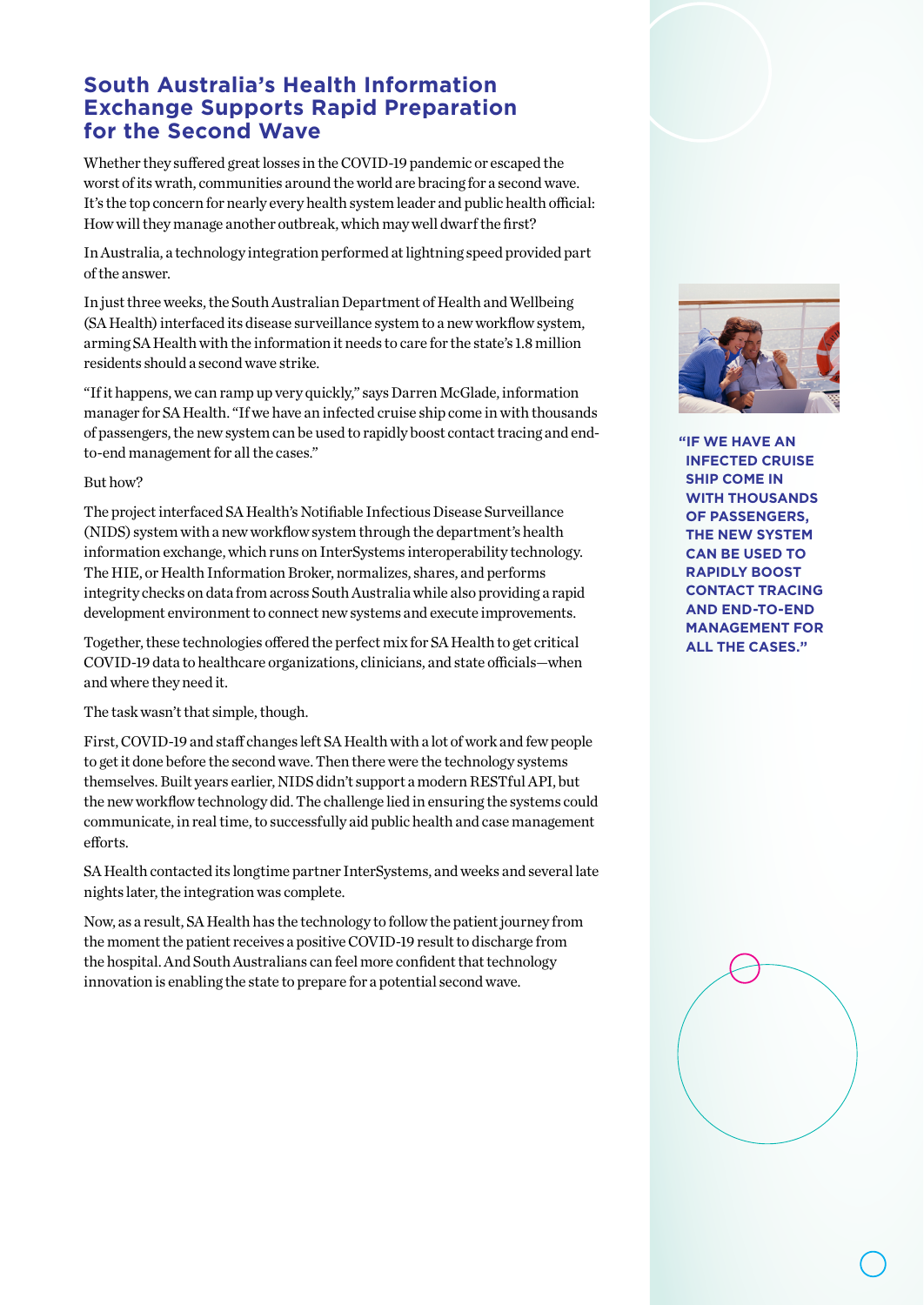#### **HealthShare Connections**

News Flash No.5: **COVID-19 Pandemic** January 27, 2021



## **Healthshare**® **CMS Solution Pack**™ **Helps Meet New U.S. Government Requirements Putting Patients in Charge of Their Data**

InterSystems **[HealthShare® CMS Solution Pack™](https://www.intersystems.com/resources/detail/intersystems-healthshare-cms-solution-pack-fact-sheet/)** helps payers and providers meet new U.S. government regulations requiring health plans to provide members access to their clinical, claims and pharmacy benefit data and hospitals to better coordinate care by alerting PCPs and post-acute care of a patients admission, discharge or transfer.

A new rule from the United States **[Centers for Medicare and Medicaid Services](https://www.cms.gov/Regulations-and-Guidance/Guidance/Interoperability/index)  [\(CMS\), known as the Interoperability and Patient Access final rule](https://www.cms.gov/Regulations-and-Guidance/Guidance/Interoperability/index)**, aims to empower patients and improve interoperability while reducing the burden on payers and providers. It is slated to be rolled out in 2021 and 2022.

Deployed either on premises or in the cloud, the HealthShare CMS Solution Pack leverages our vast expertise in interoperability and bundles together solutions enabling payers to share required claims, clinical, and pharmacy benefit data, regardless of its format, and transform it into FHIR® 4.0.1 representations, so that members can easily access it using third party mobile applications. The solution will also meet the requirements that payers expose their provider directory via FHIR APIs for public access.

As another part of the same regulation, providers will be better able to coordinate care through the easy exchange of patient information and alerts as patients transition between care settings.

Based on the implementation guides referenced in the final CMS rules, the solution pack includes a FHIR 4 gateway, full support for the United States Core Data for Interoperability (USCDI) clinical data set, all relevant CMS implementation guides, and the required privacy and security standards.

For payers subject to the rule, the HealthShare CMS Solution Pack will provide a turnkey solution to support patient access and provider directory APIs next year, and payer-to-payer data exchange subsequently. For providers, the HealthShare CMS Solution Pack has the alerting capabilities hospitals must implement by next May.

"Payers, providers, and patients need reliable, clean, actionable data to achieve a high-value health system," says Don Woodlock, vice president of healthcare solutions. "The CMS rules are a step in the right direction towards interoperability for all. With InterSystems HealthShare CMS Solutions Pack, payers and providers can meet the new requirements to access critical health information, make sense of the constant influx of data, and empower their staffs to put data in the hands of patients who want access to their data."

Read the **p[ress release](https://www.intersystems.com/news-events/news/news-item/intersystems-announces-healthshare-cms-solution-pack/)** here.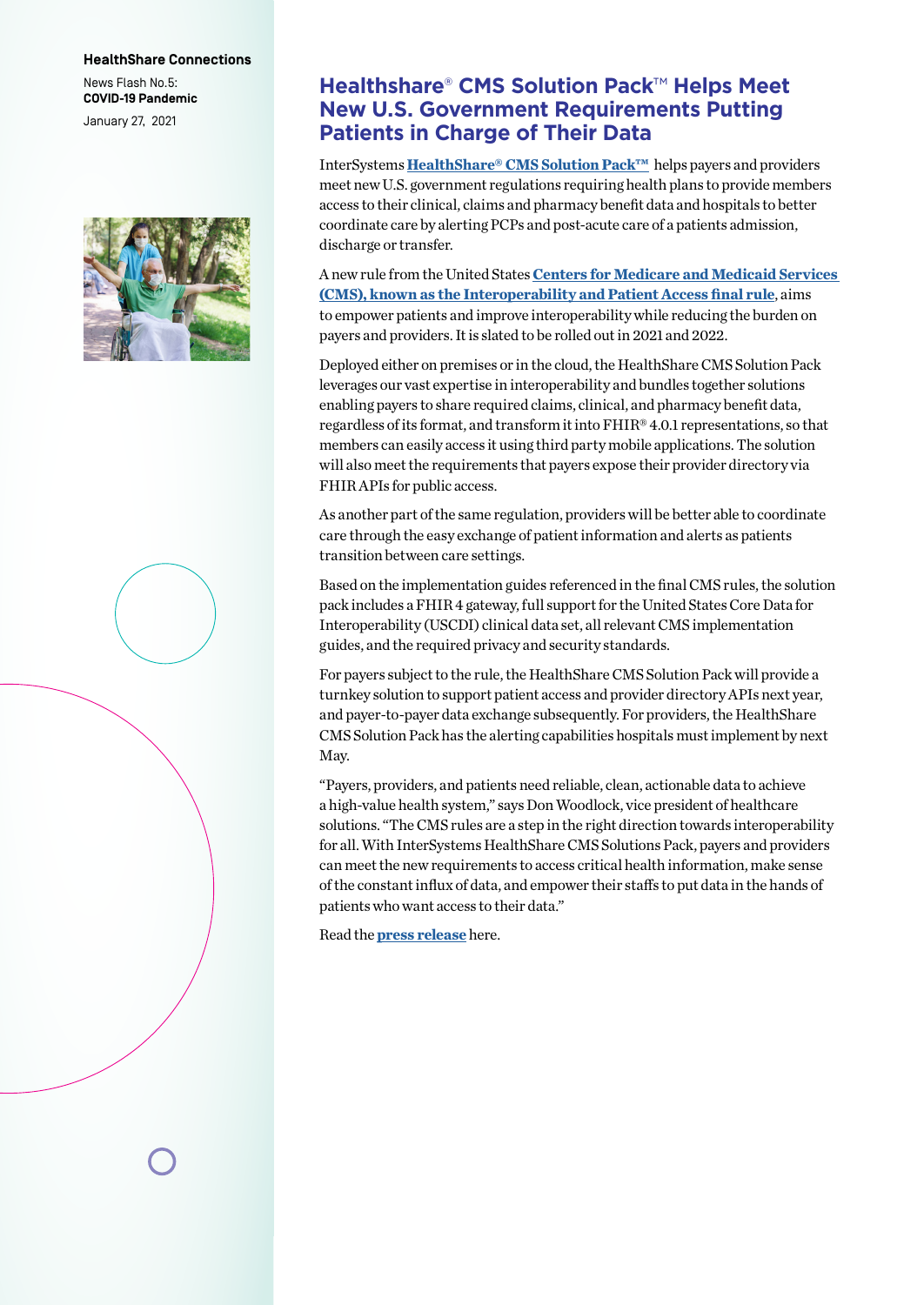# **InterSystems Named a Visionary by Gartner**

InterSystems has been named a visionary in the first Gartner Magic Quadrant for Cloud Database Management Systems (DBMS). InterSystems IRIS® data platform is a unified data platform that combines high-performance concurrent analytical and transaction processing with native interoperability for all types of data to power applications in healthcare, finance and other industries. InterSystems was ranked among the highest four vendors in the Logical Data Warehouse Use Case and the Operational Intelligence Use Case.

"Organizational resilience has been pushed to the limits this year, accelerating many digital transformation strategies. Organizations must add greater data accessibility and predictability to fuel their evolution in the ever-expanding digital world," says Scott Gnau, vice president of data platforms. "We've made key investments into the development of InterSystems IRIS to enable organizations along this transformation - from new tools such as IntegratedML and InterSystems IRIS Adaptive Analytics, to our continued focus on data interoperability. We're proud to help power some of the world's most missioncritical applications and will continue to arm our customers with the tools and capabilities required to enable an agile and resilient organization."

### See this **[complimentary copy of the 2020 Magic Quadrant for Cloud DBMS](https://www.gartner.com/doc/reprints?id=1-24NM3UP3&ct=201125&st=sb)**.

#### Figure 1: Magic Quadrant for Cloud Database Management Systems



#### Source: Gartner (November 2020)

#### *Gartner Disclaimers*

*Gartner does not endorse any vendor, product or service depicted in its research publications, and does not advise technology users to select only those vendors with the highest ratings or other designation. Gartner research publications consist of the opinions of Gartner's research organization and should not be construed as statements of fact. Gartner disclaims all warranties, expressed or implied, with respect to this research, including any warranties of merchantability or fitness for a particular purpose. InterSystems was named a March 2020 Gartner Peer Insights Customers' Choice for Operational Database Management Systems (ODBMS). The GARTNER PEER INSIGHTS CUSTOMERS' CHOICE badge is a trademark and service mark of Gartner, Inc., and/or its affiliates, and is used herein with permission. All rights reserved. Gartner Peer Insights Customers' Choice constitute the subjective opinions of individual end-user reviews, ratings, and data applied against a documented methodology; they neither represent the views of, nor constitute an endorsement by, Gartner or its affiliates.*

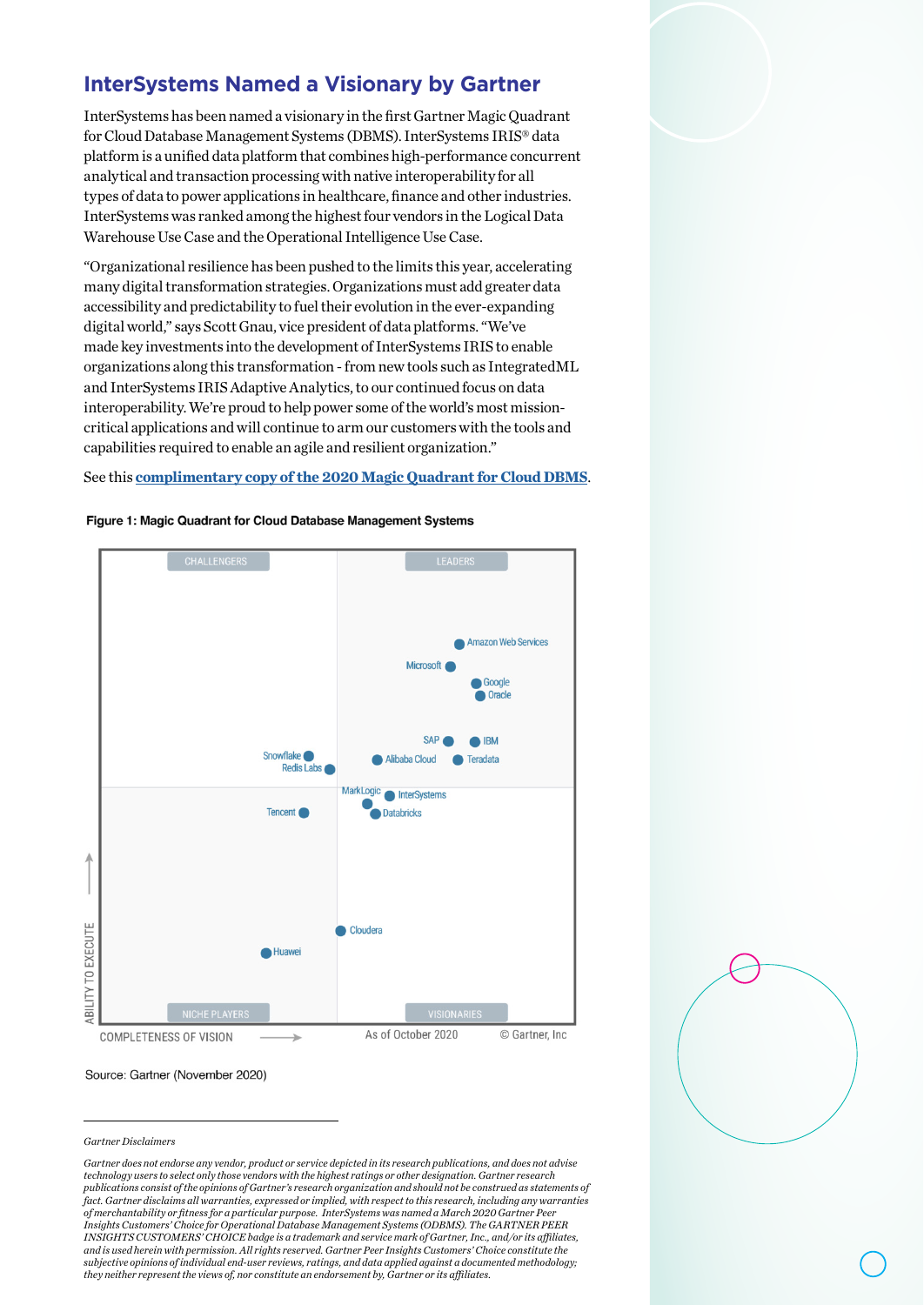#### **HealthShare Connections**

 $\blacksquare$ 

News Flash No.5: **COVID-19 Pandemic** January 27, 2021

## **For a Patient-centric Pandemic Response, Follow the Data**

As the COVID-19 case count began to rise in Texas, so too did life-or-death questions. Where is the virus spreading? Which underlying conditions make patients vulnerable to bad outcomes? And what best practice protocols were emerging for caregivers to help the ill?

None of these mysteries had an easy resolution. But healthcare professionals have been unearthing answers thanks to the health information exchange that covers patients in the state's largest city and across Texas.

Greater Houston Healthconnect, which handles data from millions of patients in 75 counties in Southeast, South, and East Texas, has emerged as the hub of patient medical activity. The health information exchange (HIE) and its ability to collect, normalize, and aggregate huge volumes of data has empowered public health officials, healthcare providers, and researchers to better understand the impact of COVID-19 and how to thwart it—now and long into the future.

"You must be able to find and match patients across the healthcare continuum and deliver comprehensive health information that spans across the patient's entire history," says Nick Bonvino, CEO of Greater Houston Healthconnect. "Our community is convinced this is not possible without a regional HIE."

To ensure local care coordination, Greater Houston Healthconnect leveraged its interoperable network, powered by InterSystems HealthShare®, to identify patients who tested positive for the virus. HealthShare enabled access to their complete medical histories, from hundreds of hospitals and thousands of practices and post-acute entities, delivering critical patient information into providers' clinical workflows when they needed it most.

All the while, the HIE has bolstered efforts from 16 public health departments to report COVID-19 cases, perform case investigations, and assist with contact tracing. The deployment of HealthShare Clinical Viewer enabled infectious disease specialists and epidemiologists to immediately access patients' clinical and demographic data making data driven decisions to deal with the tidal wave of cases.

But Texas is just now reaping the benefits of what may well be Greater Houston Healthconnect's foremost contribution to the fight against COVID-19. The HIE is supplying the data to a public-private collaborative led by the University of Texas School of Public Health for research into COVID-19. Healthconnect created patient cohorts so large that they overshadow those assembled in early hot spots such as Wuhan, China, and New York City. The first cohort is 10,000 patients and the second more than 200,000, each coinciding with the first and second peaks of the pandemic.

The study is designed to collect the clinical data and longitudinally follow an ethnically diverse population of COVID-positive patients. The goals are to identify risk factors for both favorable and unfavorable outcomes, survey and analyze demographic, social, pharmacological, and comorbidity predictors, and develop best practices for the treatment of COVID-19 patients.

"Everyone understands the need for social distancing, wearing a mask, and washing hands," Bonvino says. "Insight into how this virus behaves, identifying modifiable predictors, and sharing best practice treatment protocols will mitigate the risk for the adverse outcomes we are experiencing today."

Insights gleaned from this project could represent a leap forward not just for hospitals, but patients, far beyond Texas.